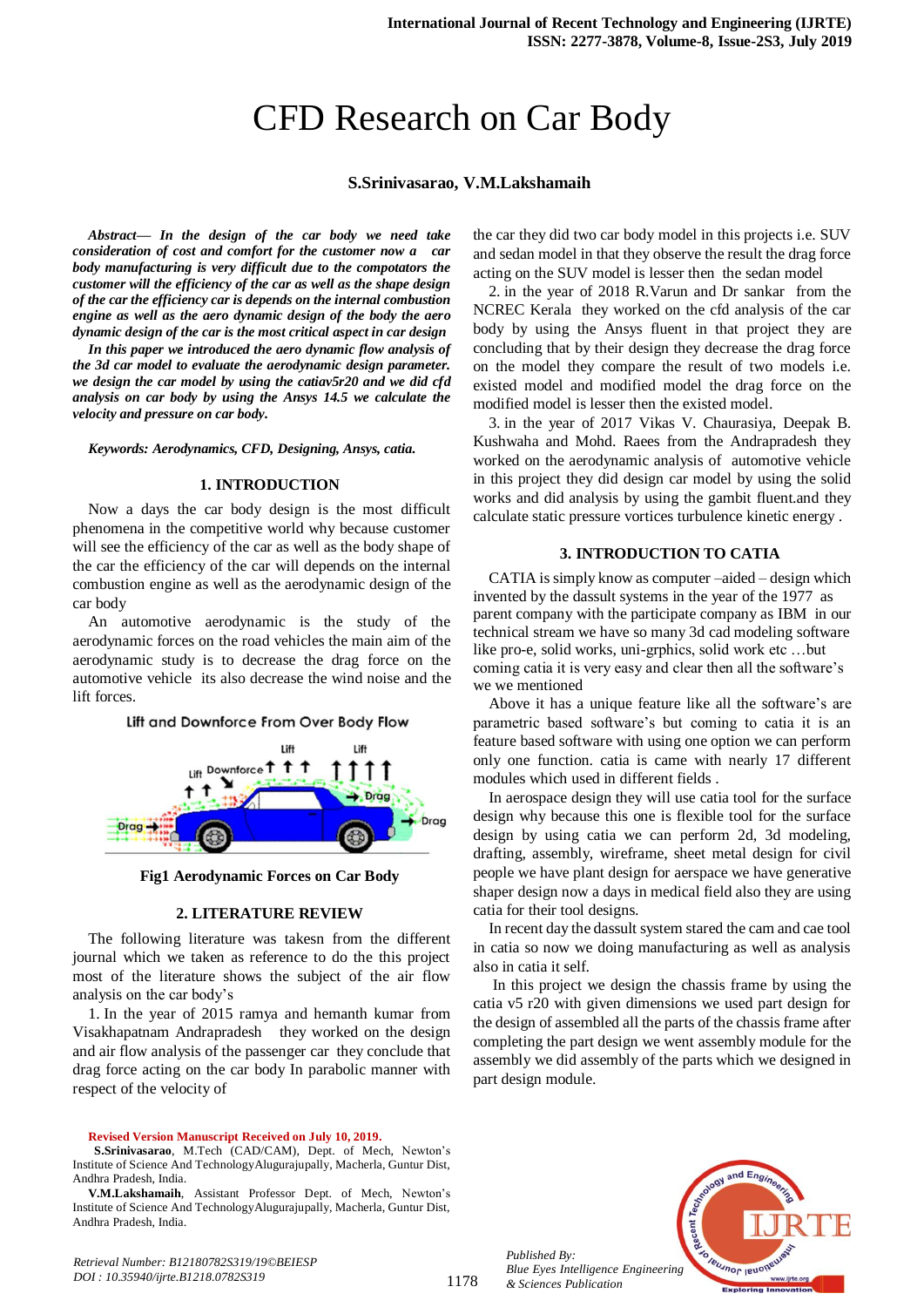#### **CFD RESEARCH ON CAR BODY**



**Fig 2 Car Model In Catia** 

#### **4. INTRODUCTION TO ANSYS**

The Finite-Element –Method is a numerical technique to find approximate solutions with using partial differential equations it was started with need of solving complex problems in aerospace, mechanical and civil engineering in this structural analysis we will calculate the strength , stiffness of the structure and weight of the structure.

latter on it came with the heat equations vibration analysis flow analysis by using this fem analysis we have different types of fem tools which originated in 1970's i.e. Ansys, hyper mesh, ABAQUS, ls-dyna, nastran etc…….

in this project we used Ansys as a analysis tool. Ansys was invented by the john Swanson in the year of 1970.it made numerous acquisitions for the engineering companies. in this Ansys we have nearly 24 types of analysis. it used for structural, thermal, fluid dynamics electronic design and other analysis**.**

### **5. CFD ANALYSIS & RESULTS**

In this paper we have a tendency to style Car in catia v5r20 once completion of the look we have a tendency to stared a method in Ansys in this cfd analysis we will analyze the aerodynamic forces in car. in the first step we will import the geometry which we designed in catia. After importing the car model we created the enclosure on the car body in below figure we showed car model and enclosure after the creating the enclosure we create the named sections those are used for the boundary condition. after the that step we did mesh then we enter in to the fluent model ther we will the problem conditions we gave inlet out let and walls of the geometry and we calculate the pressure on the car model and velocity of the air on the car body.



 **Car Model In Ansys** 



**Car With Enclosure** 



**Inlet**



**Outlet** 







*Retrieval Number: B12180782S319/19©BEIESP DOI : 10.35940/ijrte.B1218.0782S319*

*Published By:*

*& Sciences Publication*